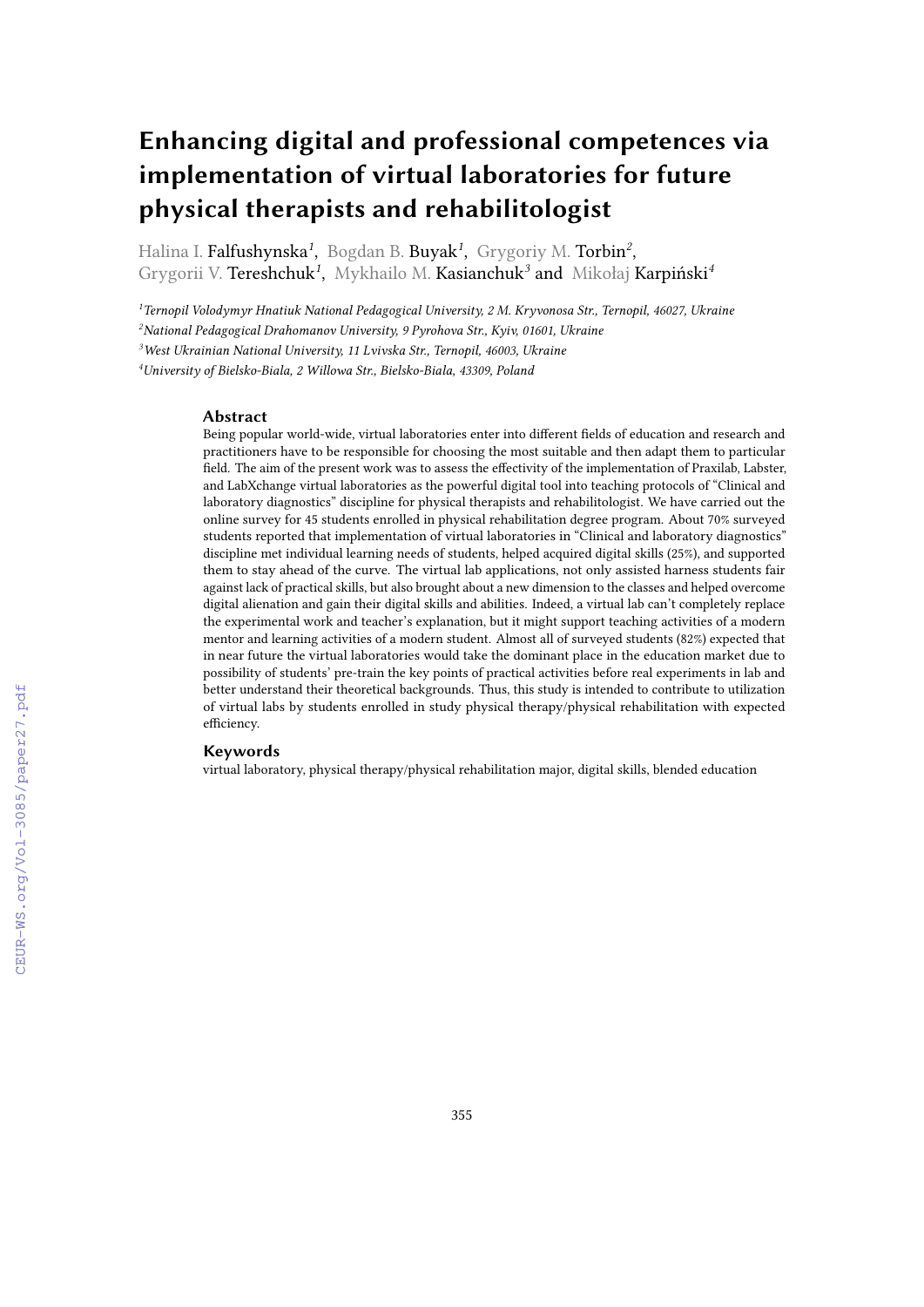#### **1. Introduction**

The COVID-19 pandemic has accelerated the digitization of university education [\[1\]](#page-8-0). Indeed, the education system is facing a paradigm shift, which creates and even invents new possibilities into learning environment, stimulates new educational projects led by digital technologies. The acquirement digital skills is the name of the game for many universities due to numerous benefits they can bring in teaching, learning and research. The importance of technological innovations and their relevance in the context of blended education today is indisputable [\[1,](#page-8-0) [2,](#page-8-1) [3\]](#page-8-2). In the last few years, digital technologies have entered all levels of education, and changes in the profiles of teachers and students have become apparent. However, these technologies make it possible to create an effective creative learning environment in the teaching process, which might lead to important changes in the roles of both students and teachers, promote individualized learning and improve student motivation [\[4\]](#page-8-3).

Experimental work is one of the most important sources of knowledge. In combination with modern equipment, technical devices, and appropriate tools for the educational process, it contributes to a deeper uptake knowledge, skills and abilities. Regular use of experimental work while teaching and studying natural and life sciences on classes helps to acquire skills and understand mechanisms and phenomena, explains their backgrounds in the context of theories, forms and improves experimental skills and abilities which are very useful in future professional activities, and finally fosters the utmost accuracy to work. The experiment definitely helps to understand the biological and biomedical peculiarities of internal processes, since this is the most important way of realizing the connection between theory and practice by converting knowledge into beliefs.

Practical classes belong to the particular features of degree programs in natural and life sciences at universities. However, these activities need numerous modern equipment and special technical devices to be used. Unfortunately, Ukrainian universities face number of problems with technological purchasing and modernisation of techniques, because lack of money. Even if the laboratory room is fully equipped with the required instruments and materials, real experience requires much more time both for preparation and implementation, and for analysis of the results of work. Virtual laboratory and virtual experiments might be good alternative to the real experimental work [\[5\]](#page-8-4). They allow teachers and students to be

*CTE 2021: 9th Workshop on Cloud Technologies in Education, December 17, 2021, Kryvyi Rih, Ukraine*

 $\bigcirc$  [falfushynska@tnpu.edu.ua](mailto:falfushynska@tnpu.edu.ua) (H. I. Falfushynska); [Buyak.Bogdan@tnpu.edu.ua](mailto:Buyak.Bogdan@tnpu.edu.ua) (B. B. Buyak);

[torbin7@googlemail.com](mailto:torbin7@googlemail.com) (G. M. Torbin); [g.tereschuk@tnpu.edu.ua](mailto:g.tereschuk@tnpu.edu.ua) (G. V. Tereshchuk); [kasyanchuk@ukr.net](mailto:kasyanchuk@ukr.net)

<sup>(</sup>M. M. Kasianchuk); [mkarpinski@ath.bielsko.pl](mailto:mkarpinski@ath.bielsko.pl) (M. Karpiński)

GLOBE <https://tnpu.edu.ua/en/about/upravlinnia/prorektor.php> (H. I. Falfushynska);

<https://tnpu.edu.ua/en/about/upravlinnia/rector.php> (B. B. Buyak);

<https://npu.edu.ua/en/home/university-administration> (G. M. Torbin);

<https://tnpu.edu.ua/en/about/upravlinnia/pershij.php> (G. V. Tereshchuk);

<https://ieeexplore.ieee.org/author/37085696319> (M. M. Kasianchuk);

<http://www.kinf.ath.bielsko.pl/pl/mikolaj-karpinski> (M. Karpiński)

Orcid [0000-0003-3058-4919](https://orcid.org/0000-0003-3058-4919) (H. I. Falfushynska); [0000-0003-1496-7573](https://orcid.org/0000-0003-1496-7573) (B. B. Buyak); [0000-0003-3088-1614](https://orcid.org/0000-0003-3088-1614) (G. M. Torbin); [0000-0003-1717-961X](https://orcid.org/0000-0003-1717-961X) (G. V. Tereshchuk); [00000-0002-4469-8055](https://orcid.org/00000-0002-4469-8055) (M. M. Kasianchuk); [0000-0002-8846-332X](https://orcid.org/0000-0002-8846-332X) (M. Karpiński)

<sup>© 2022</sup> Copyright for this paper by its authors. Use permitted under Creative Commons License Attribution 4.0 International (CC BY 4.0).

CEUR Workshop [Proceedings](http://ceur-ws.org) [\(CEUR-WS.org\)](http://ceur-ws.org)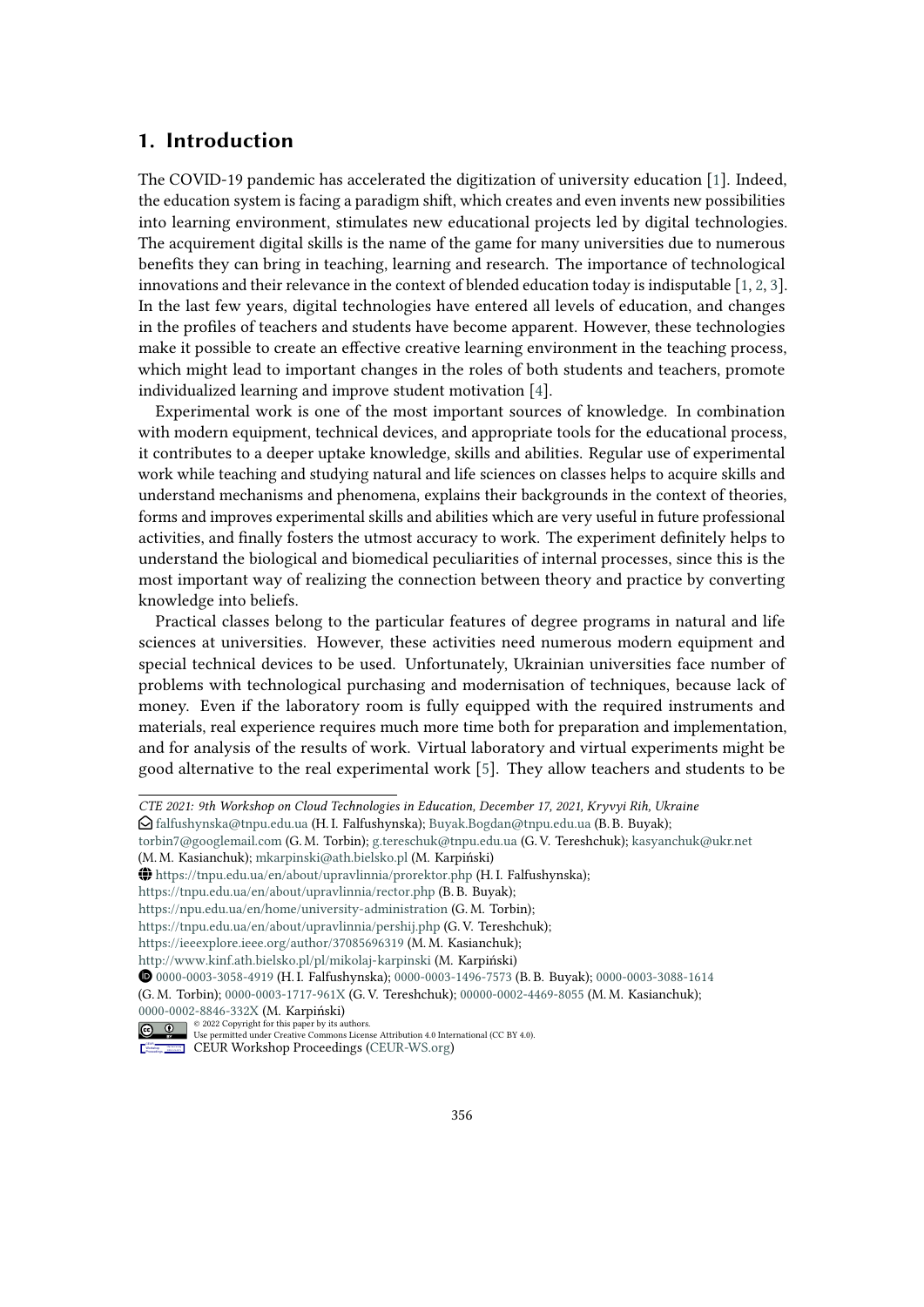flexible, pre-train practical skills before real life situations. Also, many students can learn the theory online, but there are some significant limitations when trying to acquire skills online or through traditional methods. Indeed, virtual laboratories can be effective in helping students acquire skills in analytical and diagnostic thinking, develop strong persuasive skills, and make decisions under conditions of uncertainty [\[6\]](#page-8-5).

Implementation of blended education with components of informal education into physical therapists and rehabilitologist degree programs could be of great benefit. E-learning and distance education allow rehabilitologist and physical therapists to brush up their knowledge, become more familiar with novel protocols, tools and equipment widely used for rehabilitation in EU and in the USA based on the principal of remote learning. The aim of the present work was to assess the effectivity of the implementation of Praxilab, Labster, and LabXchange virtual laboratories as the powerful digital tool into teaching protocols of "Clinical and laboratory diagnostics" discipline for physical therapists and rehabilitologist.

## **2. Methodology**

Pedagogical experiment and online adapted surveys in terms of google form were carried out at Ternopil Volodymyr Hnatiuk National Pedagogical University (TNPU). The statistical representative sample included Bachelor degree students had enrolled in "Clinical and laboratory diagnostics" supplemented with virtual laboratories. The sample size was determined as 45. A majority (70%/30%) of surveyed students were women and represented young generation. The online course was available on the Moodle platform. Also, Praxilab [\(https://praxilabs.com/\)](https://praxilabs.com/) and Labster [\(https://www.labster.com/\)](https://www.labster.com/), LabXchange [\(https://www.labxchange.org\)](https://www.labxchange.org) were used to support and enrich proposed disciplines.

Students were welcomed to fill in the questionnaire that had prepared using Google Form in the mid and at the end of learning a subject. It was accessible via link in personal e-mail account and in the students Viber groups and Telegram channels for two weeks. The questionnaire contained several questions namely experience with ICT tools, virtual labs, and educational platforms, learning outcomes (knowledge, skills, satisfaction, perception, attitude, usability), perceptions of courses (content, deep sense of meaning, structure, clarity etc), assessment of perceptions and effectivity of virtual laboratories. In particular, we have asked students about "How helpful in practical and theoretical dimension was the implementation of VR apps in conducted disciplines provided to you?", "Successful integration of VR apps into on-line and face-to-face teaching", "Meeting individual learning needs", "Building skills and knowledge" etc.

Data were tested for the normality and homogeneity of variances using Kolmogorov-Smirnov and Levine test, respectively. For the data deviating from normality or homogeneity of variances, Box-Cox or log10 transformation was used. If the transformations did not result in normal distribution, non-parametric tests were used. All statistical calculations were performed with Statistica 12.0 and Excel 2019 for Windows. Differences were considered significant if the probability of Type I error was less than 0.05.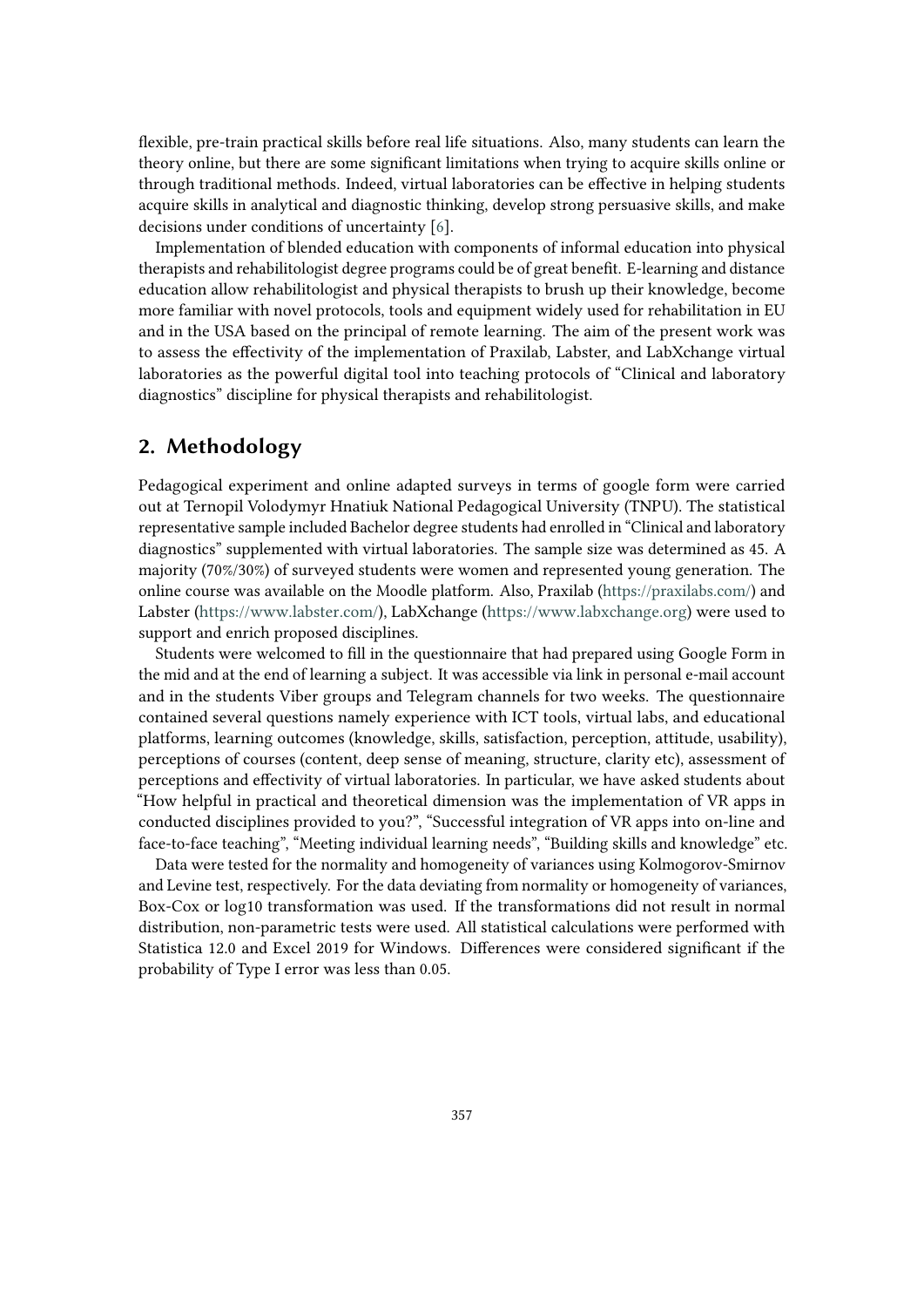#### **3. Results**

Implementation of IT tools opens great opportunities for the formation of professional competences. Interactive IT tools make it possible not only to increase visibility, support students with information in user-friendly easy-to-understand form, maintain a mentoring function, but also solve didactic tasks that become relevant in the formation of competencies and in connection with the reduction of teaching hours for study of discipline, organization of self-study, concomitant repetition, control, revision, and evaluation of students.

We divided students into two groups namely control and experimental one. Control students studied course materials in classical methodological way when didactic materials and class activities in the experimental one involved virtual laboratories and short videos.

Our students are familiar with virtual educational tools that physical therapists and clinical laboratory technicians can use in their professional activities. They are welcomed to use virtual lab tools before practical classes to simplify understanding of the materials, and then interaction with teacher in class or via Zoom in case of distance or blended education. The most popular virtual lab are Praxilab, Labster, and LabXchange (figure [1\)](#page-4-0). They are free, allow students and teachers to absorb in simple way new practical knowledge, deeper involve into educational process and offer an easy way for mentor to control track of students.

The virtual laboratories that we have used on the "Clinical and laboratory diagnostic" classes follow some principals, among them:

- 1. The principle of interactivity, which based on organizing of interaction between a user, a virtual laboratory, and a computer that acts as an intellectual assistant. The virtual laboratory should lead the student during a process of problem solving, allowing or prohibiting certain types of actions. The teacher should receive all necessary information to estimate the level of formation of professional competences in a very student and all his/her classmates.
- 2. The principle of modelling is in the need to actively implement computer apps in solving practical problems. The analysis of a problem should begin with the construction of a biomedical model and then a descriptive model of the problem should be built. Finding an appropriate solution of a problem is working with the initial data of the models. At each stage of modelling (formulating initial data, a solution, an answer), the virtual laboratory must analyze the student's actions, score them and propose appropriate recommendations.
- 3. The principle of providing a logical conclusion based on special algorithm of a virtual laboratory that should receive new information based on the available initial data.
- 4. The principle of compliance of the components of professional competences with the capabilities of a virtual laboratory. A virtual laboratory should be focused on the formation of all components of subject competence.

The main indicator of the effectiveness of the implemented methodology was an increase in the number of students who completed the interim and final test, showed high-quality skills of experimental work including pipetting, carried out step-by-step protocols for general blood test, analysed materials and maid valuable conclusions. We have observed that in the experimental group the number of students with high scores significantly exceeded the number of students in the control group.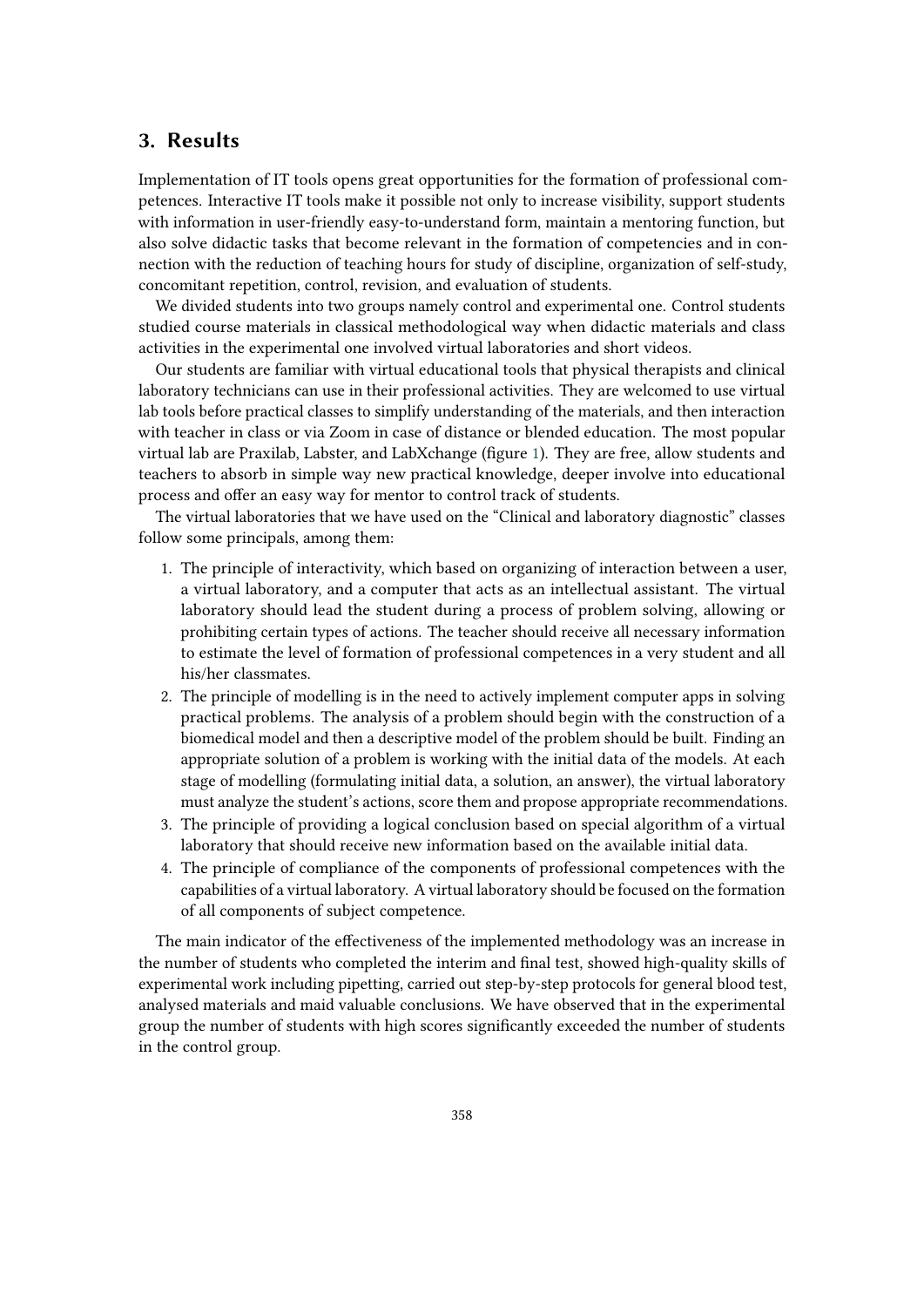

**Figure 1:** Interface of virtual laboratory: A – Labster, B – LabXchange, C – Praxilab

<span id="page-4-0"></span>We carried out the survey among the physical therapy degree program students to evaluate 1) the effectiveness of blended education and implementation of virtual laboratory into "Clinical and laboratory diagnostics" and 2) the level of students' satisfaction in terms of gaining knowledge, improving practical skills and theoretical backgrounds but not limited too. A total of 45 students of Bachelor degree took part in this survey. Due to survey results all of these virtual laboratories helped harness students fair against lack of practical skills while blended education. As an example, when we compare the responses of surveyed students, 25% of them emphasized that "Clinical and laboratory diagnostics" discipline enriched with modern ICT tools (e.g. virtual laboratory apps) had enhanced their digital performance (figure [2\)](#page-5-0). They also emphasized that using of virtual labs on classes can help overcome digital alienation and gain their skills and abilities in the field of ICT.

We also observed that the most of surveyed students had positive perception towards using virtual laboratories and they were basically satisfied with theoretical backgrounds and practical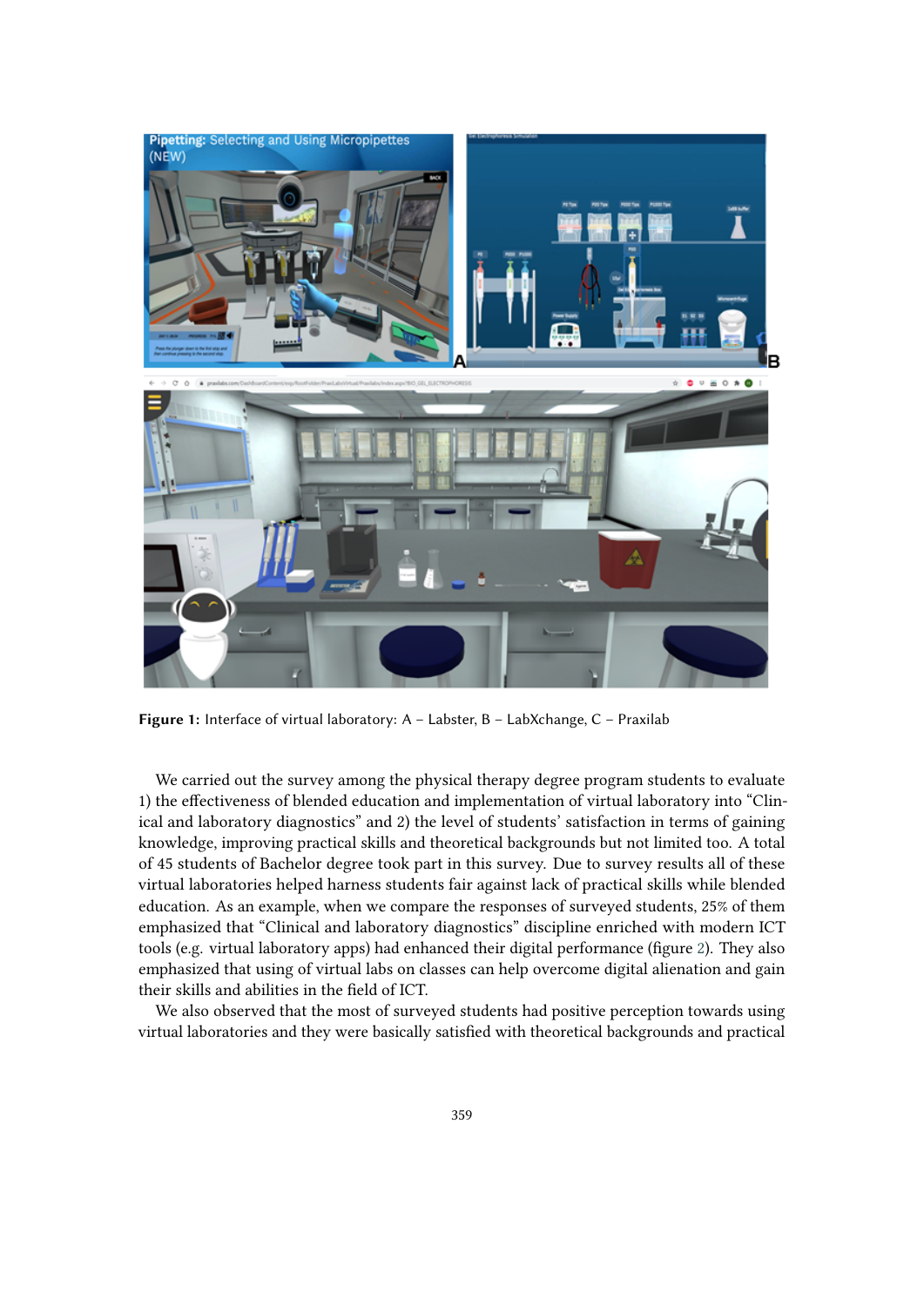

<span id="page-5-0"></span>**Figure 2:** The rate of effectiveness of disciplines regarding acquirement digital skills in students of "Physical rehabilitation" major. A – control group, B – experimental group which was used virtual laboratories while studying "Clinical and laboratory diagnostic".

skills which they were imbibing while face-to-face and blended education (figure [3\)](#page-5-1). They also emphasized the merits of presentations, short videos and materials that had been downloaded and permanently appeared in the Moodle platform. Almost all of them (82%) expected that in near future the virtual laboratories would take the dominant place in the education market due to possibility of students' pre-train the key points of practical activities before real experiments in lab and better understand their theoretical backgrounds. Indeed, university managers also may well find benefits in virtual laboratory using not only in "Clinical and laboratory diagnostics", but also in other Natural and Life Science disciplines, because save money for reagents and suppliers as well as for modern expensive equipment. Due to insufficient funding, many laboratories in Ukraine equipped with old machines that can affect the results of experiments and pose a potential risk to students.



<span id="page-5-1"></span>**Figure 3:** The rate of effectiveness of degree program regarding acquirement digital skills in students of "Physical rehabilitation" major. A – control group, B – experimental group which was used virtual laboratories while studying "Clinical and laboratory diagnostic".

Our students are very welcomed to enroll in some online courses stands for massive open online course platforms, e.g. Coursera. Massive open online course aims to provide real time education online with the help of various educational tools like short videos, lectures, concept notes, quizzes and online exams and also tries to make it more efficient and flexible than face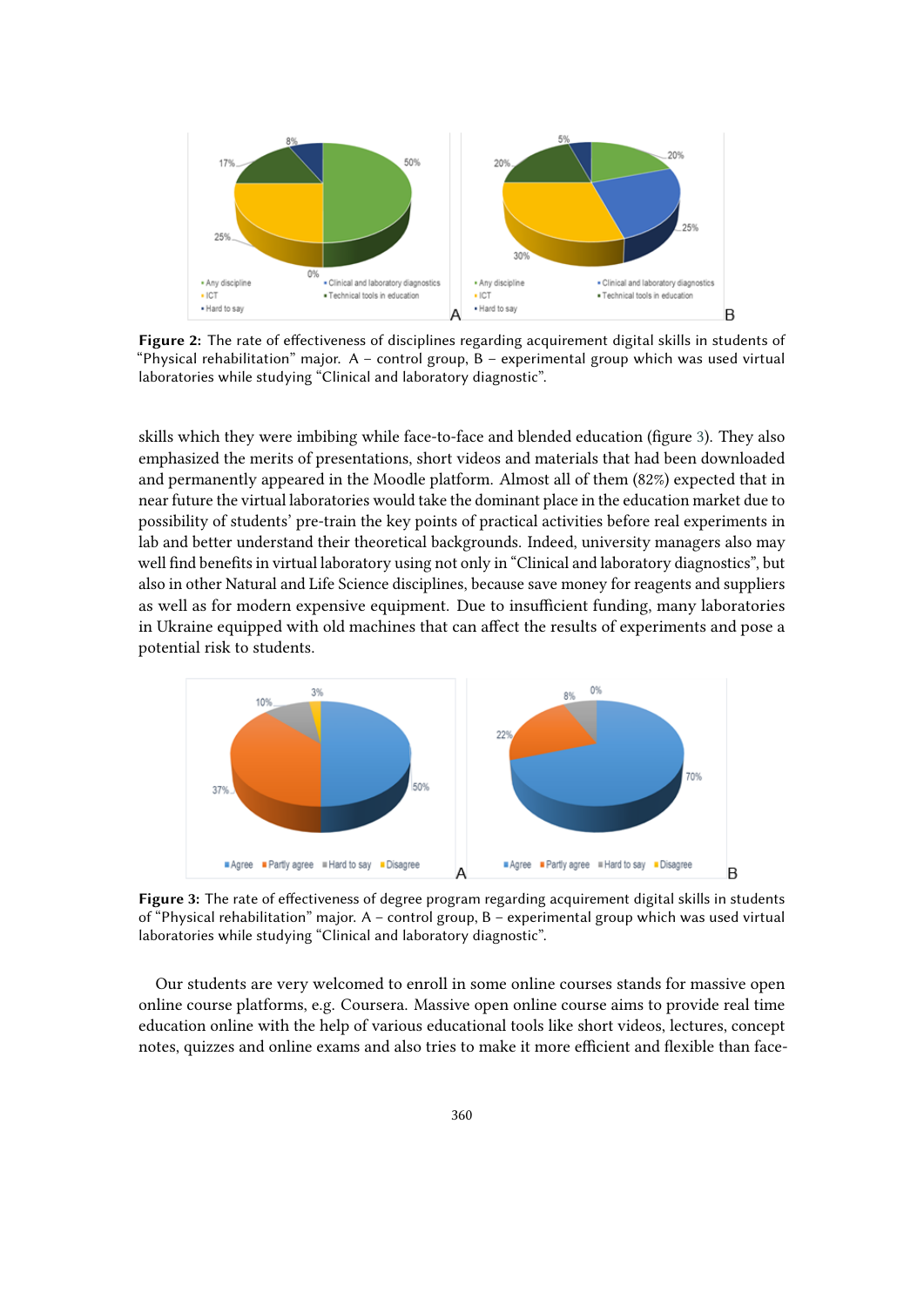to-face education. Massive open online courses also provide interactive discussion sessions for the user which are likely to be very helpful regarding analytics, data analysis and valuable conclusions based on synthesis of initial data. Student who was enrolled for one course pretends to be the candidate for credit transfer within one class or even module. Due to our observation that makes students more open-minded and creative and totally corresponds to study outcomes and this option has to be included as one of the key elements of rigorous blended education environment (figure [4\)](#page-6-0).

|                                                                                                                                                           | Out-of-field teaching<br>practices           | Lack of gaps<br>in foreign<br>language<br>competence.<br>digital<br>competence,<br>enterpreneural<br>and ledership<br>competences | Learner-<br>centered<br>paradigm<br>Massive<br>online<br>courses |  |
|-----------------------------------------------------------------------------------------------------------------------------------------------------------|----------------------------------------------|-----------------------------------------------------------------------------------------------------------------------------------|------------------------------------------------------------------|--|
| <b>Well-equiped Moodle</b><br>with lectures.<br>presentations, short<br>education videos, link to<br>virtual laboratories, notes<br>for practical classes | Teaching quality and<br>students involvement | Future-oriented<br>curricula                                                                                                      |                                                                  |  |

<span id="page-6-0"></span>**Figure 4:** The key elements of rigorous blended education environment.

#### **4. Discussion**

Due to our knowledge not too much is known about implementation of digital tools while face-to-face and blended education of future physical therapists [\[7,](#page-8-6) [8\]](#page-8-7). This study called on bringing some knew knowledge and practical experience in digitalisation of physical therapist and rehabilitologist classes via virtual lab implementation.

The rapid changes in Industry 4.0 demand change in education and teachers are expected to bring technology-based innovations to achieve success in learning [\[6\]](#page-8-5). Nevertheless Ukrainian universities own equipment, some of them are pretty old, because as low income country our Universities obtain not too much money for renovation as well as for suppliers. Using virtual laboratories in combination with real lab experiments belongs to the possible solution. It has been recently shown that virtual laboratories which based on 4D model (Define, Design, Develop, and Disseminate) can help students learn an object that cannot be presented in the classroom and they supported learning and transfer of knowledge in practical learning, especially during the COVID-19 pandemic [\[6\]](#page-8-5). Also, it was proved that students who were exposed to virtual lab in terms of pre-laboratory interventions showed lower level of anxiety and higher level of "experimental self-efficacy" [\[9\]](#page-8-8). This finding broadly supports the work of other studies in this area pursuing the idea that students being highly scored while using virtual lab on classes and have positive perception towards virtual lab implementation as pre-training option.

Not only in the field of Physical rehabilitation and Physical therapy, but also in areas of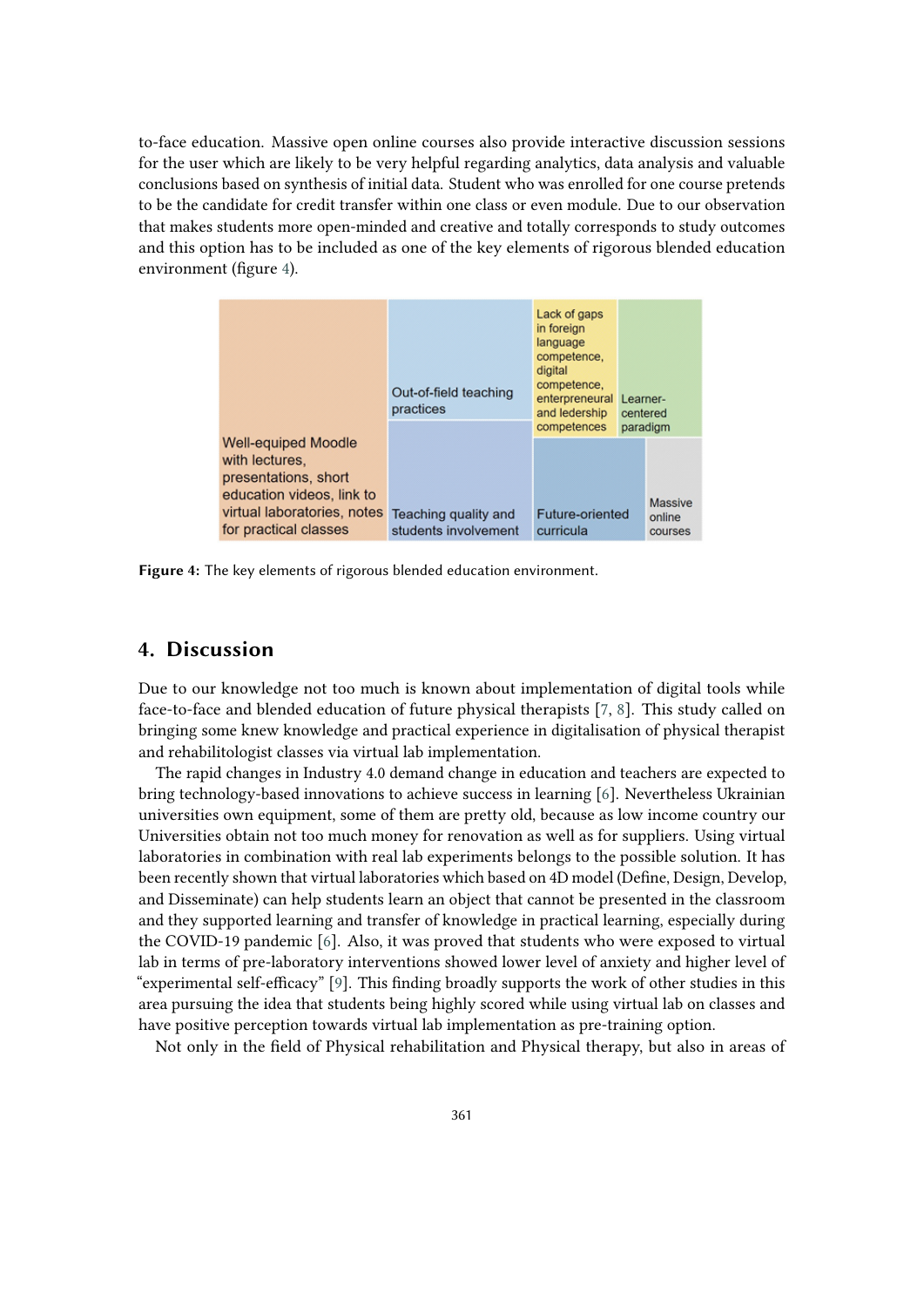biochemistry, chemistry, molecular biology via virtual lab implementation we are allowed to simulate and display processes, which flow is fundamentally impossible in laboratory conditions. Modern computer technologies make it possible to observe processes that are difficult to distinguish in real conditions without the use of additional equipment, for example, due to the small size of the observed particles. Also virtual lab implementation into experimental-oriented disciplines might help students to penetrate into the intricacies of processes and observe what is happening in precise time point, which is important for processes that take place in a second or on the contrary, last for several years. The next important benefit of virtual lab is the safety in cases where tools and/or material being compulsory for tasks realization should pose risk for human being, for example, high voltages or chemicals.

Being controlled by a computer, it becomes possible to quickly conduct a series of experiments should realize in a minute in virtual room with different values and input parameters. In that way we can simply find out correlations between output parameters and input ones. Finally, a separate and important advantage lies in the possibility of using a virtual laboratory in distance learning, when, there is no possibility of working in the laboratories at universities, as an example lock- or even shut-down in time of COVID-19 pandemic.

Blended or even online learning has not been very popular in physical rehabilitation and health care education. Nevertheless, some existed references support their effectiveness and emphasized that blended learning delivered in health care education is at least as effective, and could at times be more effective, than traditional face-to-face instruction [\[10,](#page-9-0) [11\]](#page-9-1). At the course level, many studies pointed that online learning of specialists in health care has equal or even better learning outcomes and supports higher student satisfaction [\[11\]](#page-9-1). However, successful implementation of online learning into the curricula of physical therapist and health care majors requires a deep-discussed and analysed strategy [\[12\]](#page-9-2) which could be enriched with practical virtual cases and modern ICT tools (virtual laboratories and simulation apps as the examples).

#### **5. Conclusions**

All in all, the application of the virtual educational laboratories for studying natural sciences disciplines significantly improves the effectivity of the learning process, makes it more meaningful, profound, promotes the development of digital skills and abilities in students and staff, improves the quality of education, and simplifies distance education and/or blended education is becoming very popular while COVID-19 pandemic. Indeed, a simulator can't completely replace the experimental work and teacher's explanation, but virtual laboratories might support teaching activities of a modern mentor, learning activities of a modern student, improve professionalism, open new horizons and, most importantly, allow to strengthen the motivational component of learning through an active dialogue between the student and the computer, by orienting the student towards success and mastering the basic knowledge of natural sciences, including clinical and laboratory diagnostics.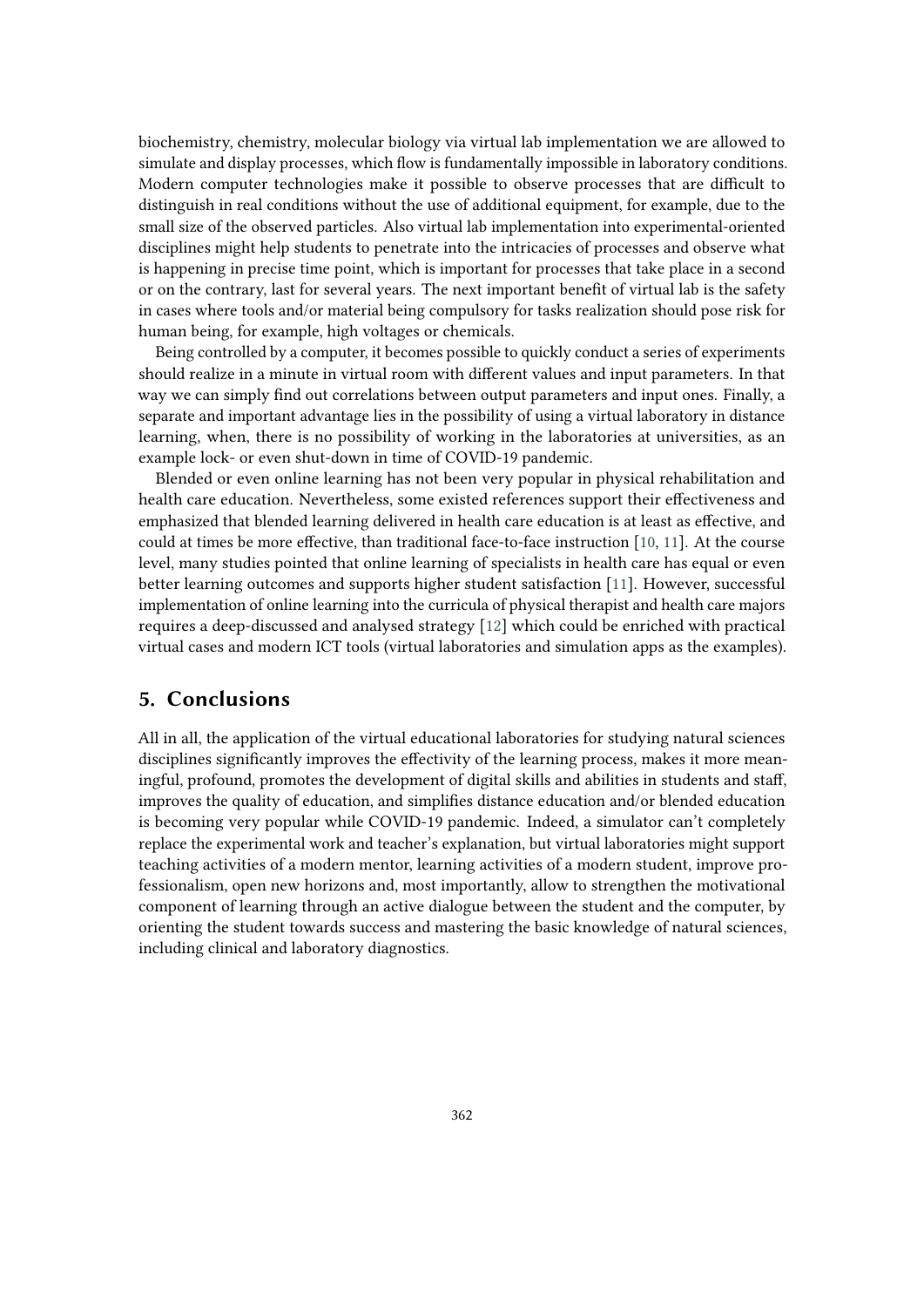## **Acknowledgments**

This work was partly supported by DAAD within the project "DigIn.Net 2: Deutsch-Ukrainisches Netzwerk digitaler Innovationen-2" and by House of Europe within TNPU-NPU SAM project. Also, we are grateful for Kristina Zhestkova for proofreading of the text and Katerina Shulakova for technical support.

#### **References**

- <span id="page-8-0"></span>[1] H. I. Falfushynska, B. B. Buyak, H. V. Tereshchuk, G. M. Torbin, M. M. Kasianchuk, Strengthening of e-learning at the leading Ukrainian pedagogical universities in the time of COVID-19 pandemic, CEUR Workshop Proceedings 2879 (2020) 261–273. URL: [http://ceur-ws.org/Vol-2879/paper13.pdf.](http://ceur-ws.org/Vol-2879/paper13.pdf)
- <span id="page-8-1"></span>[2] F. A. Monroy García, F. Llamas-Salguero, M. R. Fernández-Sánchez, J. L. Carrión del Campo, Digital technologies at the pre-university and university levels, Sustainability 12 (2020). doi:[10.3390/su122410426](http://dx.doi.org/10.3390/su122410426).
- <span id="page-8-2"></span>[3] S. L. Kucher, R. M. Horbatiuk, O. Y. Serdiuk, M. M. Ozhha, N. M. Hryniaieva, M. M. Fridman, Use of information and communication technologies in the organization of blended learning of future vocational education professionals, in: S. Semerikov, V. Osadchyi, O. Kuzminska (Eds.), Proceedings of the Symposium on Advances in Educational Technology, AET 2020, University of Educational Management, SciTePress, Kyiv, 2022.
- <span id="page-8-3"></span>[4] N. Tomaževič, D. Ravšelj, A. Aristovnik (Eds.), Higher Education Policies for Developing Digital Skills to Respond to the Covid-19 Crisis: European and Global Perspectives, European Liberal Forum, Brussels, 2021. URL: [https://tinyurl.com/yckk2pfk.](https://tinyurl.com/yckk2pfk)
- <span id="page-8-4"></span>[5] P. P. Nechypurenko, S. O. Semerikov, VlabEmbed - the new plugin Moodle for the chemistry education, CEUR Workshop Proceedings 1844 (2017) 319–326. URL: [http://ceur-ws.org/](http://ceur-ws.org/Vol-1844/10000319.pdf) [Vol-1844/10000319.pdf.](http://ceur-ws.org/Vol-1844/10000319.pdf)
- <span id="page-8-5"></span>[6] M. Bima, H. Saputro, A. Efendy, Virtual laboratory to support a practical learning of micro power generation in indonesian vocational high schools, Open Engineering 11 (2021) 508–518. doi:[10.1515/eng- 2021- 0048](http://dx.doi.org/10.1515/eng-2021-0048).
- <span id="page-8-6"></span>[7] J. Frenk, L. Chen, Z. A. Bhutta, J. Cohen, N. Crisp, T. Evans, H. Fineberg, P. Garcia, Y. Ke, P. Kelley, B. Kistnasamy, A. Meleis, D. Naylor, A. Pablos-Mendez, S. Reddy, S. Scrimshaw, J. Sepulveda, D. Serwadda, H. Zurayk, Health professionals for a new century: Transforming education to strengthen health systems in an interdependent world, The Lancet 376 (2010) 1923–1958. doi:[10.1016/S0140- 6736\(10\)61854- 5](http://dx.doi.org/10.1016/S0140-6736(10)61854-5).
- <span id="page-8-7"></span>[8] E. M. Thomas, M. F. Rybski, T. L. Apke, D. A. Kegelmeyer, A. D. Kloos, An acute interprofessional simulation experience for occupational and physical therapy students: Key findings from a survey study, Journal of Interprofessional Care 31 (2017) 317–324. doi:[10.1080/13561820.2017.1280006](http://dx.doi.org/10.1080/13561820.2017.1280006).
- <span id="page-8-8"></span>[9] V. K. Kolil, S. Muthupalani, K. Achuthan, Virtual experimental platforms in chemistry laboratory education and its impact on experimental self-efficacy, International Journal of Educational Technology in Higher Education 17 (2020) 30. doi:[10.1186/](http://dx.doi.org/10.1186/s41239-020-00204-3) [s41239- 020- 00204- 3](http://dx.doi.org/10.1186/s41239-020-00204-3).